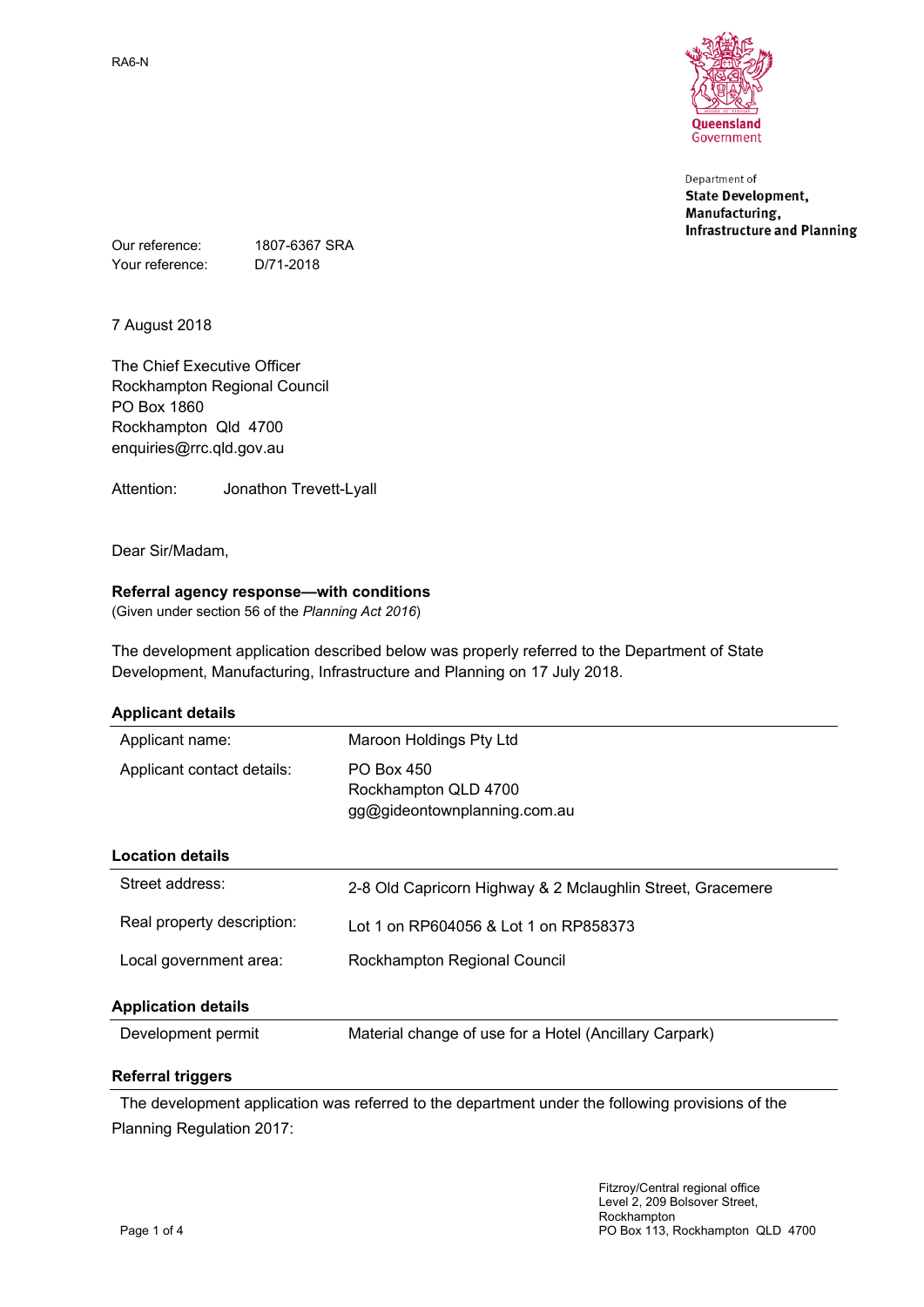10.9.4.2.4.1 State transport corridors and future State transport corridors

#### **Conditions**

Under section 56(1)(b)(i) of the *Planning Act 2016* (the Act), the conditions set out in Attachment 1 must be attached to any development approval.

### **Reasons for decision to impose conditions**

The department must provide reasons for the decision to impose conditions. These reasons are set out in Attachment 2.

## **Approved plans and specifications**

The department requires that the plans and specifications set out below and enclosed must be attached to any development approval.

| <b>Drawing/report title</b>                   | Prepared by                         | <b>Date</b>     | Reference no.           | <b>Version/issue</b> |  |  |
|-----------------------------------------------|-------------------------------------|-----------------|-------------------------|----------------------|--|--|
| Aspect of development: Material change of use |                                     |                 |                         |                      |  |  |
| Site Plan                                     | <b>Tony Cook Building</b><br>Design | 22 June<br>2018 | Drawing No:<br>03 of 25 | B                    |  |  |

A copy of this response has been sent to the applicant for their information.

For further information please contact Haidar Etemadi, Planning Officer, on 49242915 or via email RockhamptonSARA@dsdmip.qld.gov.au who will be pleased to assist.

Yours sincerely

Anthony Walsh Manager Planning

cc Gideon Town Planning, gg@gideontownplanning.com.au

enc Attachment 1—Conditions to be imposed Attachment 2—Reasons for decision to impose conditions Approved plans and specifications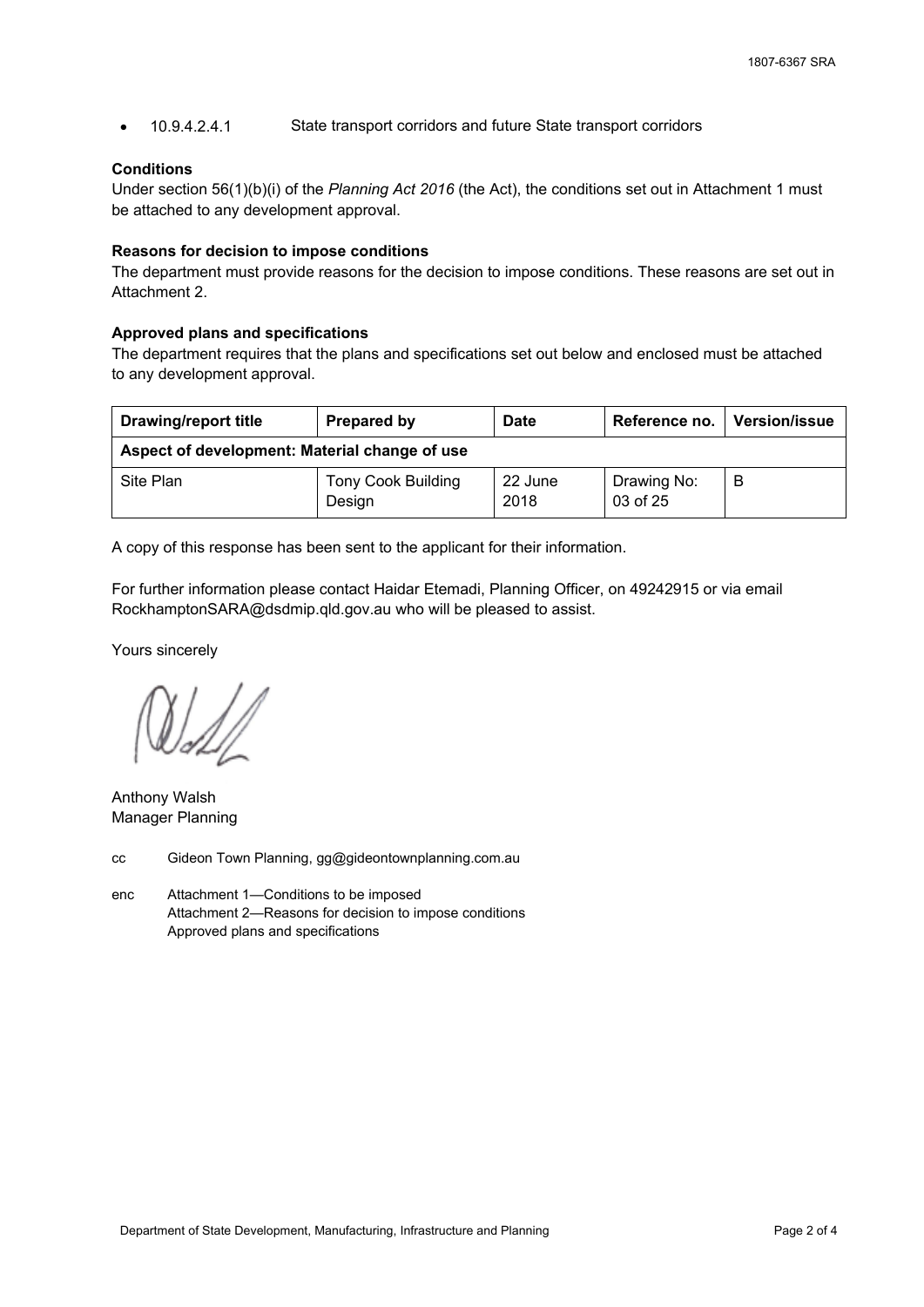# **Attachment 1—Conditions to be imposed**

| No.                                                                                                                                                                                                                                                                                                                                                          | <b>Conditions</b>                                                                                                                                                                                                                                                                                                                                 | <b>Condition timing</b>                                                     |  |  |  |
|--------------------------------------------------------------------------------------------------------------------------------------------------------------------------------------------------------------------------------------------------------------------------------------------------------------------------------------------------------------|---------------------------------------------------------------------------------------------------------------------------------------------------------------------------------------------------------------------------------------------------------------------------------------------------------------------------------------------------|-----------------------------------------------------------------------------|--|--|--|
| Material change of use for a Hotel (Ancillary Carpark)                                                                                                                                                                                                                                                                                                       |                                                                                                                                                                                                                                                                                                                                                   |                                                                             |  |  |  |
| State-controlled road—The chief executive administering the Planning Act 2016 nominates the Director-<br>General of Department of Transport and Main Roads to be the enforcement authority for the development<br>to which this development approval relates for the administration and enforcement of any matter relating<br>to the following condition(s): |                                                                                                                                                                                                                                                                                                                                                   |                                                                             |  |  |  |
| $\mathbf{1}$ .                                                                                                                                                                                                                                                                                                                                               | The road access to the car park must be setback from the state-<br>controlled road intersection (Lawrie Street / Gavial Gracemere Road<br>and Old Capricorn Highway) generally in accordance with the following<br>plan:<br>Site Plan prepared by Tony Cook Building Design dated 22 June<br>2018, reference Drawing No: 03 of 25 and revision B. | Prior to the<br>commencement of use<br>and to be maintained at<br>all times |  |  |  |
| 2.                                                                                                                                                                                                                                                                                                                                                           | Direct access is not permitted between the state-controlled road<br>(Lawrie Street / Gavial Gracemere Road) and the subject site.                                                                                                                                                                                                                 | At all times                                                                |  |  |  |
| 3.                                                                                                                                                                                                                                                                                                                                                           | Stormwater management of the development must ensure no<br>worsening or actionable nuisance to the state-controlled road (Lawrie<br>Street / Gavial Gracemere Road).                                                                                                                                                                              | At all times                                                                |  |  |  |